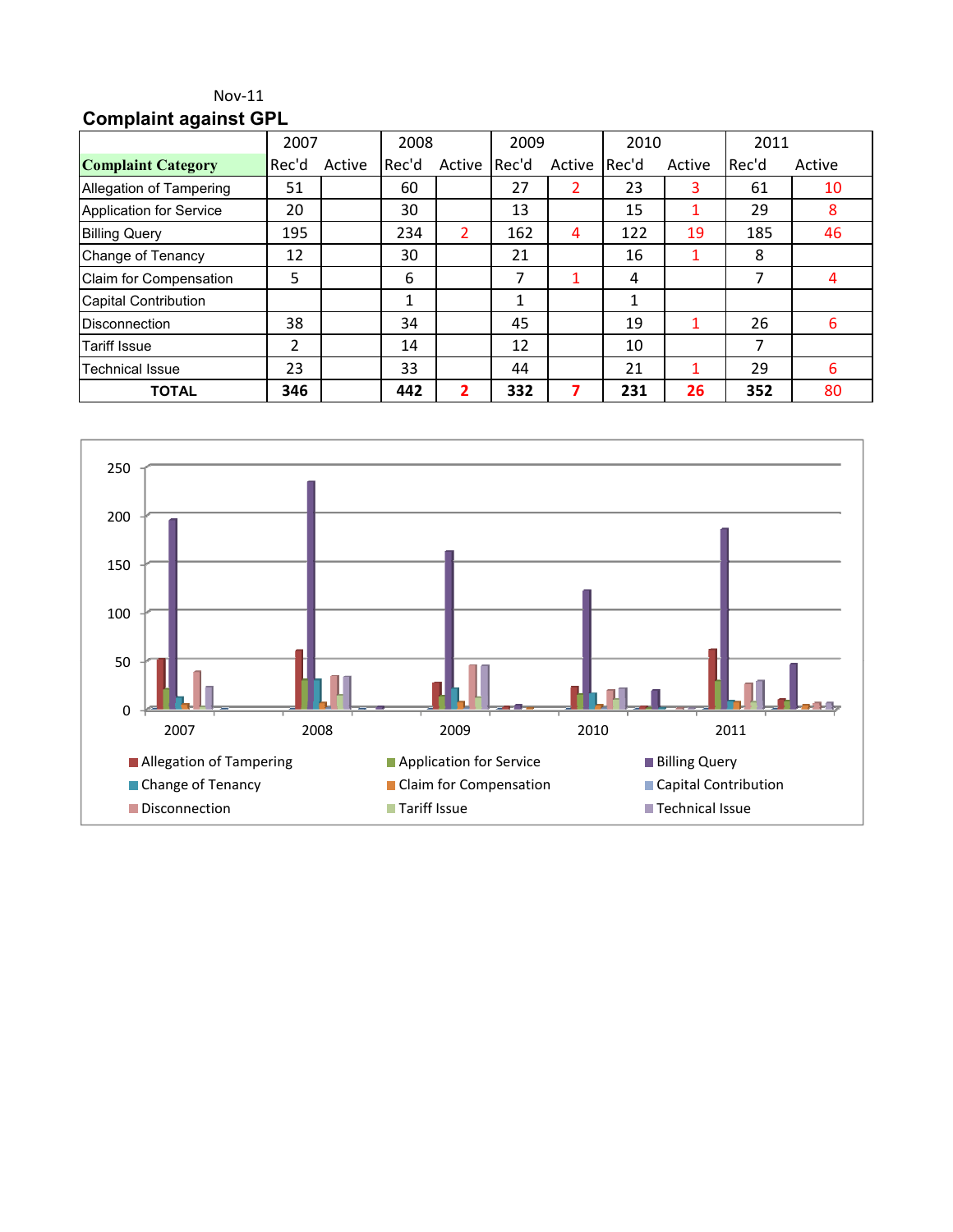# **Complaint against GWI**

|                                | 2007  |        | 2008  |        |       | 2009         |    | 2010           |       | 2011   |
|--------------------------------|-------|--------|-------|--------|-------|--------------|----|----------------|-------|--------|
| Complaint Category             | Rec'd | Active | Rec'd | Active | Rec'd | Active Rec'd |    | Active         | Rec'd | Active |
| <b>Application for Service</b> | ┻     |        | 6     |        | 3     |              |    |                | 6     |        |
| <b>Billing Query</b>           | 37    |        | 89    |        | 130   |              | 48 | $\overline{2}$ | 45    | 8      |
| Change of Tenancy              |       |        |       |        |       |              |    |                |       |        |
| Compensation                   |       |        |       |        |       |              | 1  |                |       |        |
| <b>Disconnection</b>           | 10    |        | 15    |        | 16    |              | 13 |                | 15    |        |
| <b>Tariff Issue</b>            |       |        |       |        | 10    |              | 2  |                |       |        |
| <b>Technical Issue</b>         | 20    |        | 27    |        | 25    |              | 26 |                | 9     |        |
| <b>Misc</b>                    | 4     |        | 5     |        | 8     |              | 3  |                |       |        |
| <b>TOTAL</b>                   | 72    |        | 143   |        | 192   |              | 95 | 2              | 77    | 13     |

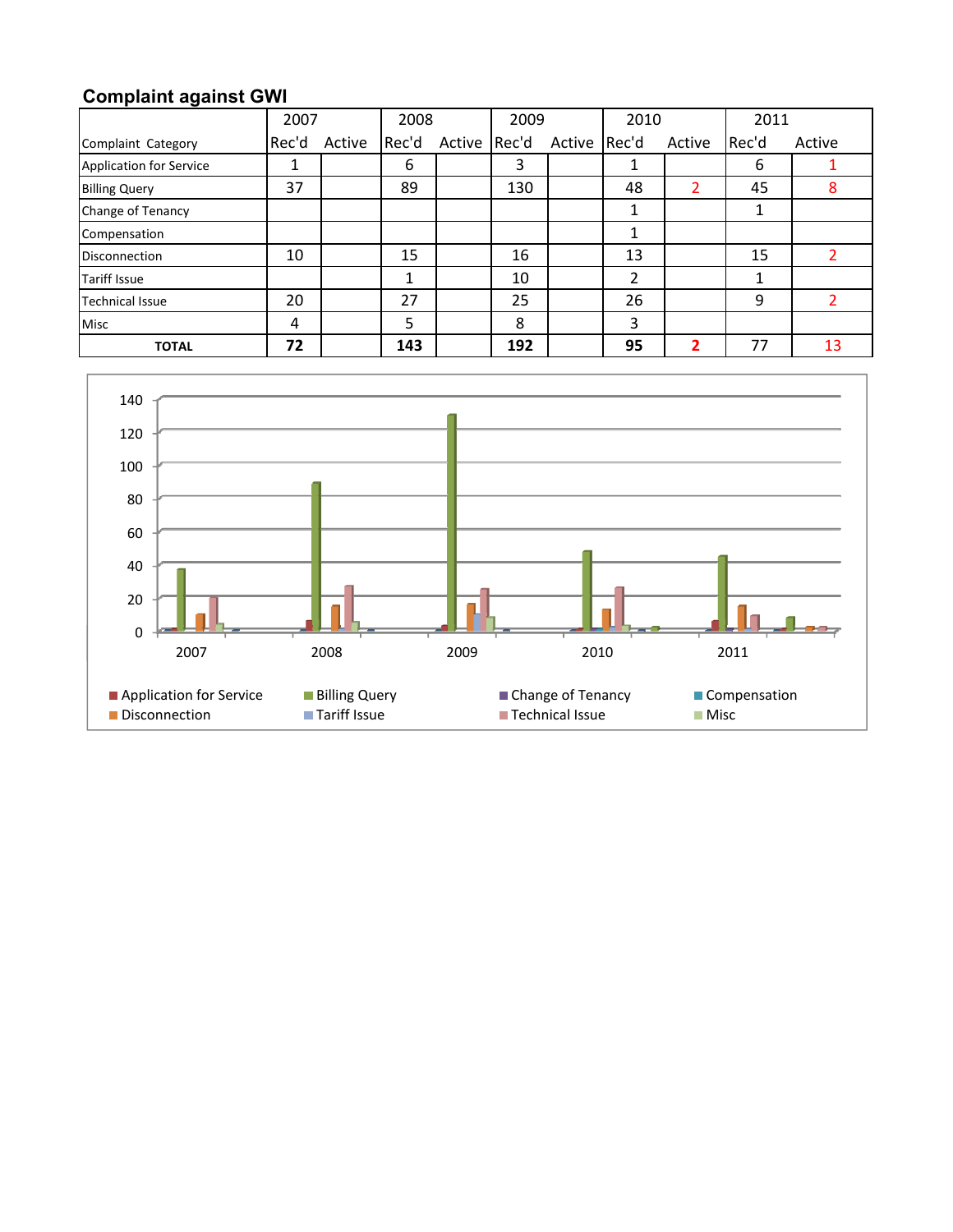# **Complaint against GTT**

|                                | 2007  |        | 2008  |        | 2009  |              | 2010 |        | 2011  |        |
|--------------------------------|-------|--------|-------|--------|-------|--------------|------|--------|-------|--------|
| Complaint Category             | Rec'd | Active | Rec'd | Active | Rec'd | Active Rec'd |      | Active | Rec'd | Active |
| <b>Application for Service</b> | 19    |        | 18    |        | 15    |              | 9    |        | 5     |        |
| <b>Billing Query</b>           | 13    |        | 10    |        | 9     |              | 4    |        | 1     |        |
| <b>Disconnection</b>           | 2     |        |       |        | 3     |              |      |        | 2     |        |
| <b>Tariff Issue</b>            |       |        |       |        |       |              |      |        |       |        |
| <b>Technical Issue</b>         | 20    |        | 46    |        | 35    |              | 28   |        | 30    |        |
| Transfer of Service            | 6     |        | 5     |        | 4     |              | 1    |        | 4     |        |
| Compensation                   |       |        |       |        |       |              |      |        | 1     |        |
| Misc                           | 8     |        | 5     |        | 8     |              | 4    |        | 1     |        |
| <b>TOTAL</b>                   | 68    |        | 85    |        | 74    |              | 47   |        | 44    |        |



### **Complaint against Digicel**

|                        | 2007 | 2008 |  | 2009 |  | 2010                                                |  | 2011  |        |
|------------------------|------|------|--|------|--|-----------------------------------------------------|--|-------|--------|
| Complaint Category     |      |      |  |      |  | Rec'd Active Rec'd Active Rec'd Active Rec'd Active |  | Rec'd | Active |
| <b>Billing Query</b>   |      |      |  |      |  |                                                     |  |       |        |
| <b>Technical Issue</b> |      |      |  |      |  |                                                     |  |       |        |
| <b>Misc</b>            |      |      |  |      |  |                                                     |  |       |        |
| <b>TOTAL</b>           |      |      |  |      |  |                                                     |  |       |        |